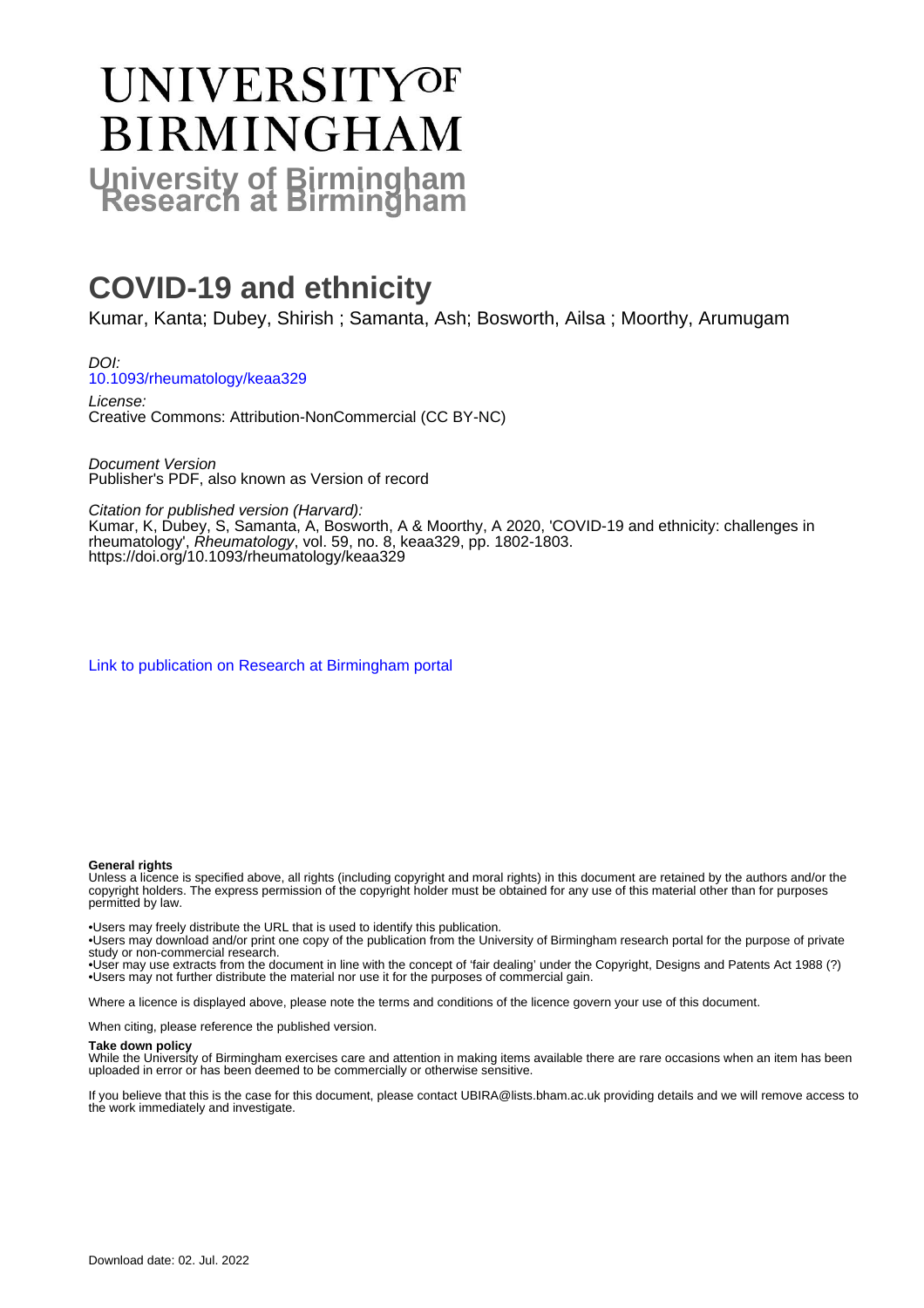## <span id="page-1-0"></span>**Editorial**

## COVID-19 and ethnicity: challenges in rheumatology

The coronavirus disease 2019 (COVID-19) pandemic has impacted internationally since March 2020 [\[1\]](#page-2-0). Data from the Office of National Statistics in the UK and the Centre for Disease Control in the USA suggest people from black, Asian and minority ethnic (BAME) backgrounds have been disproportionately affected by COVID 19 [[1\]](#page-2-0). Reviews have highlighted the huge inequalities that are apparent despite the valiant national and international efforts to fight this global pandemic [\[2](#page-2-0)]. The rise of COVID-19 among BAME communities can be due to the increased rates of existing co-morbidities, deprivation and other social and cultural factors [\[1](#page-2-0)]. Current ongoing studies indicate the possibility of a genetic link to increase predisposition to COVID 19 among BAME patients [\[1\]](#page-2-0). However, mortality rates with COVID-19 in both India and Pakistan remain low at  $\sim$ 3-4% (data sourced 10 May 2020). Vitamin D deficiency and obesity, which are common among BAME patient groups, make this group more susceptible [\[3](#page-2-0)]. People living with rheumatological conditions who are on immuno-modulatory or immuno-suppressive medications are also at greater risk of infections [\[4,](#page-2-0) [5\]](#page-2-0). Health Foundation data suggest that key workers in London are more likely to be from a BAME background, thereby resulting in greater exposure [[5](#page-2-0)]. Moreover, insurance charges and lack of universal healthcare provision in USA may be barriers for this group in terms of accessing high-quality healthcare.

Previous research has shown that healthcare provision in chronic diseases in BAME populations is generally inferior to that experienced by the white British population [[6](#page-2-0)] or local population. Delay in help seeking behaviour noted among BAME communities and to adhere to selfmanagement programmes makes this worse [\[7\]](#page-2-0). We have previously identified several barriers to treatment access and adherence and their impact on poor medication adherence [[8](#page-2-0)]. Cultural and illness beliefs were noted to play an important role in how these communities approach healthcare  $[8]$  $[8]$  $[8]$ . In rheumatology practice, colleagues acting as Ambassadors for Ethnicity Health in Rheumatology have lobbied for national data sets to be collected including infection and death data by age, region, gender, ethnicity, social deprivation and comorbidities. We are aware that local and global registries in rheumatology still lack detail, a control arm and often have a very small number of patients from BAME backgrounds, hence are unable to provide any meaningful outcomes in this context. More granular data needs to be made available within the healthcare context in order to understand these discrepancies [\[1\]](#page-2-0).

There has been a growing concern about the actual level of shielding and self-isolation amongst BAME communities and how strictly or well these communities may be adhering to the government's guidelines. In the UK, the National Rheumatoid Arthritis Society (NRAS) report that their helpline has been deluged with enquiries from worried and anxious people with RA but very few of these are from BAME communities. Although our group has produced some educational videos to try and explain the current situation to patients, accessing this has been patchy. It does appear that culturally and linguistically appropriate advice has still not reached BAME patients. There are no clear data to demonstrate whether people are following advice or stopping their medications and how they are coping with 'shielding' or feeling supported during this challenging period. In the UK, this anxiety has led the authors to devise a short survey between hospitals serving large numbers of people from BAME communities.

As we progress over the next 12 months with this pandemic there is an essential requirement for additional in-depth understanding from local, national and international data on health-seeking behaviours and the clinical experiences of different ethnic groups during COVID-19. What are the social, cultural and psychological implications of COVID-19 on these communities globally? How are current beliefs and attitudes being accommodated in situations of quarantine, isolation and shielding? Might these views contrast or align across or within different ethnic groups? How does population density and overcrowded housing fit into this equation? Are these groups getting access to the same level of care as other groups? These fundamental questions require serious consideration.

Trials comparing outcomes between groups need to be large with strategies for recruitment and funders need to understand the necessity of inclusiveness when designing such trials [\[1](#page-2-0)]. Participation of other stake holders such as general practices, pharmacists, and social care workers in socially deprived areas should be involved in this proposed work. Having a suitable range of culturally, linguistically adapted and validated instruments that assess outcomes is essential in comparing outcomes that go beyond the COVID-19 phase. Although ethnic inequalities in rheumatology outcomes had been identified more than a decade ago [7-10] there has, regrettably, been very little progress. The current crisis is exacerbating this long-standing, unacceptable health inequality in our society.